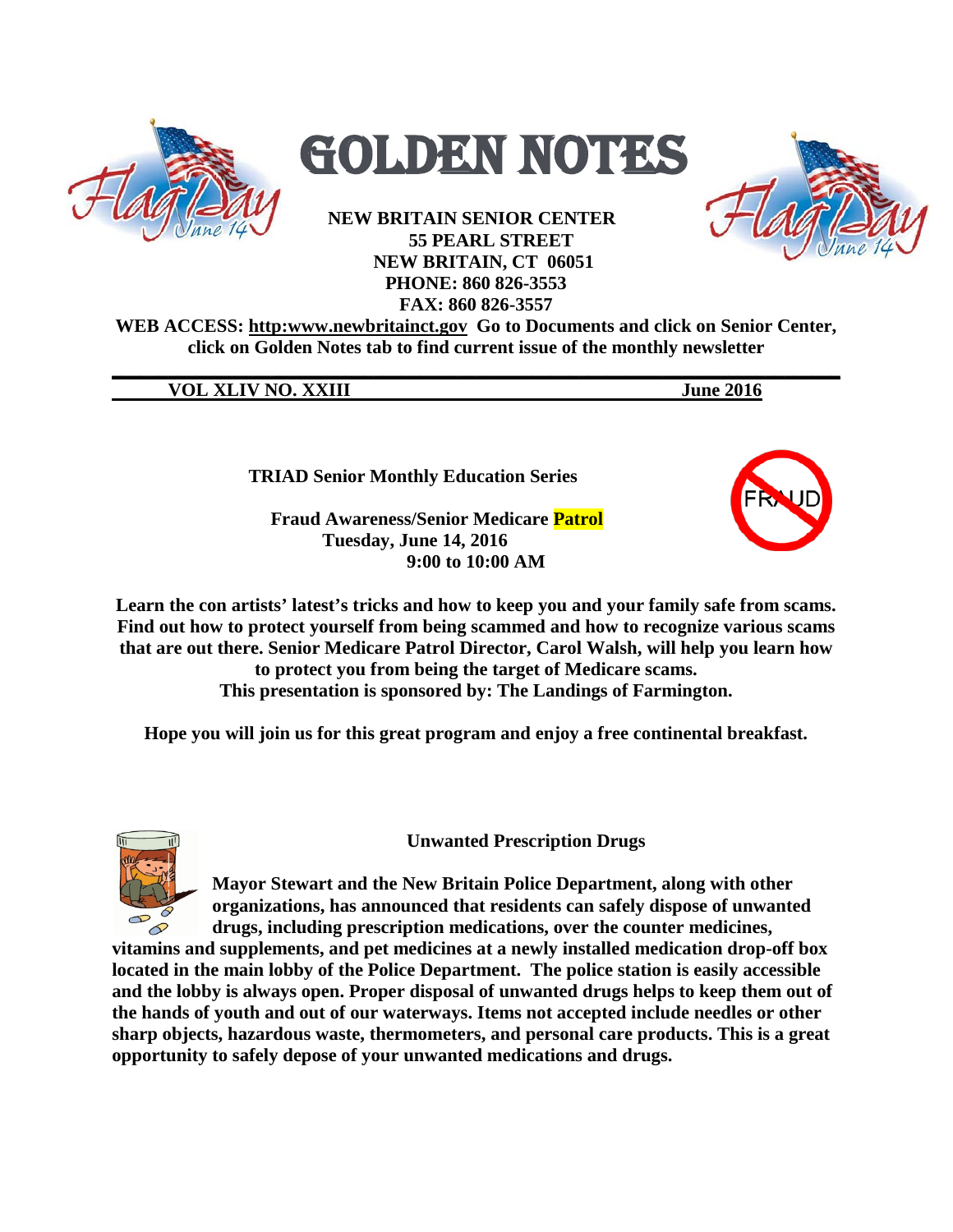#### **Book Group Meeting**

**The Public Library – Senior Center Book Group will be meeting at 1:00 PM on Tuesday, June 21, 2016 here at the Center. The book read for this month is** *All the Light We Cannot See* **written by Anthony Doerr. From the highly acclaimed, multiple award-winning Anthony Doerr, the beautiful, stunningly ambitious instant New York Times bestseller about a blind French girl and a German boy whose paths collide in occupied France as both try to survive the devastation of World War II. Get reading and join us for a discussion about this read. Also, the book read list starting in September will be discussed and finalized and your suggestions are welcome.** 

#### **Friday at the Movies**

**TO BE ANNOUNCED Friday, June 17<sup>th</sup> at 12:45 PM Stop by and enjoy the afternoon with friends**



**Adult Coloring**

**Using adult coloring books is not art therapy, but can help you relax, reduce stress and boost mental clarity. Coloring books are no longer just for the kids. In fact, adult coloring books are all the rage right now. Researchers and art therapists alike have touted the calming benefits for over a decade and the activity has become very popular. Join us here at the senior center on Wednesdays at 9:30 am to learn more about adult coloring and have the opportunity to try your creative talents with your fellow adults.** 

#### **2016 Summer Music Festival**

**The 2016 Summer Music Festival held at Walnut Hill Park's Darius Miller Memorial Band Shell will be staring up during July with some great music entertainment being performed. Concerts will be held on Mondays and Wednesdays from 7:00 to 9:00 pm. Watch for the posted schedule in the July newsletter and save the date for music, refreshments & summer fun at the park**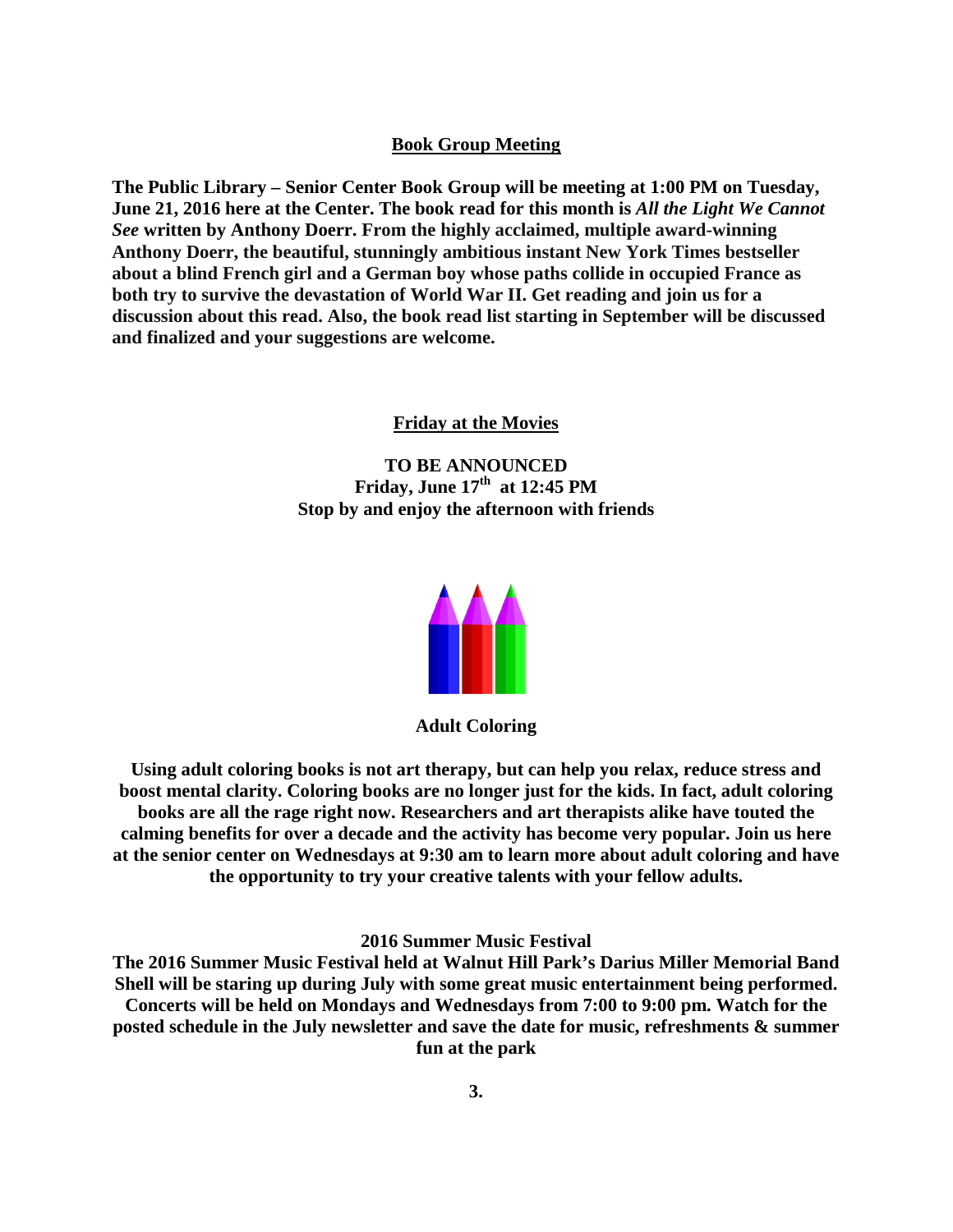## **DAILY CALENDAR OF ACTIVITIES June 2016**

**Monday**

**8:15 am to 11:10 am– Snack bar open 8:45 am to 9:15am. – Beginners Line Dancing 9:00 am to 11:30 am Exercise/Table tennis open 9:15 am to 10:00 am – Art class open 9:15 am to 10:00 am – Exercise Class with Chris 10:00 am to 11:00 am – Line dancing class 12:45am to 3:00 pm - Bingo**

**Tuesday**

**8:15 am to 11:00 am. – Snack Bar open 8:45 am to 9:15 am - - Beginners Line Dancing 9:00 am to 11:30 am Exercise/Table tennis open 9:15 am to 10:15 am – Exercise Class with Chris 9:15 am to 11:30 pm – Craft group meets 10:30 am to 11:15 am – Line dancing with Chris 1:00 pm to 3:30 pm – Craft group meets Wii Bowling 1:00 pm to 3:00 pm –Group ends in June**

**Wednesday**

**8:15 am to 11:00 am – Snack bar open 9:00 am to 11:30 am - Exercise/Table tennis open 9:30 am to 11:30 am – Pinochle Club 9:15 am to 11:30 am – Art Class open 9:30 am to 11:00 am - Adult Coloring 1:00 pm to 3:00 pm – Ballroom Dancing**

**Thursday 8:15 am to 11:00 am – Snack bar open 9:00 am to 11:30 am Exercise/Table tennis open 9:30 am to 10:30 am –ZUMBA with Amy 9:15 am to 11:30 am – Craft Group meets 12:30 pm to 3:30 pm – Pinochle Club 1:00 pm to 3:30 pm – Craft group meets**

**Friday**

**8:15 am to 11:00 am – Snack bar open 9:00 am to 11:30 am Exercise/Table tennis open 9:15 am to 11:30 am – Art class open 1:30 pm to 3:30 pm Square Dancing 12:45 pm Monthly movie (Usually the 3rd Friday of each month)**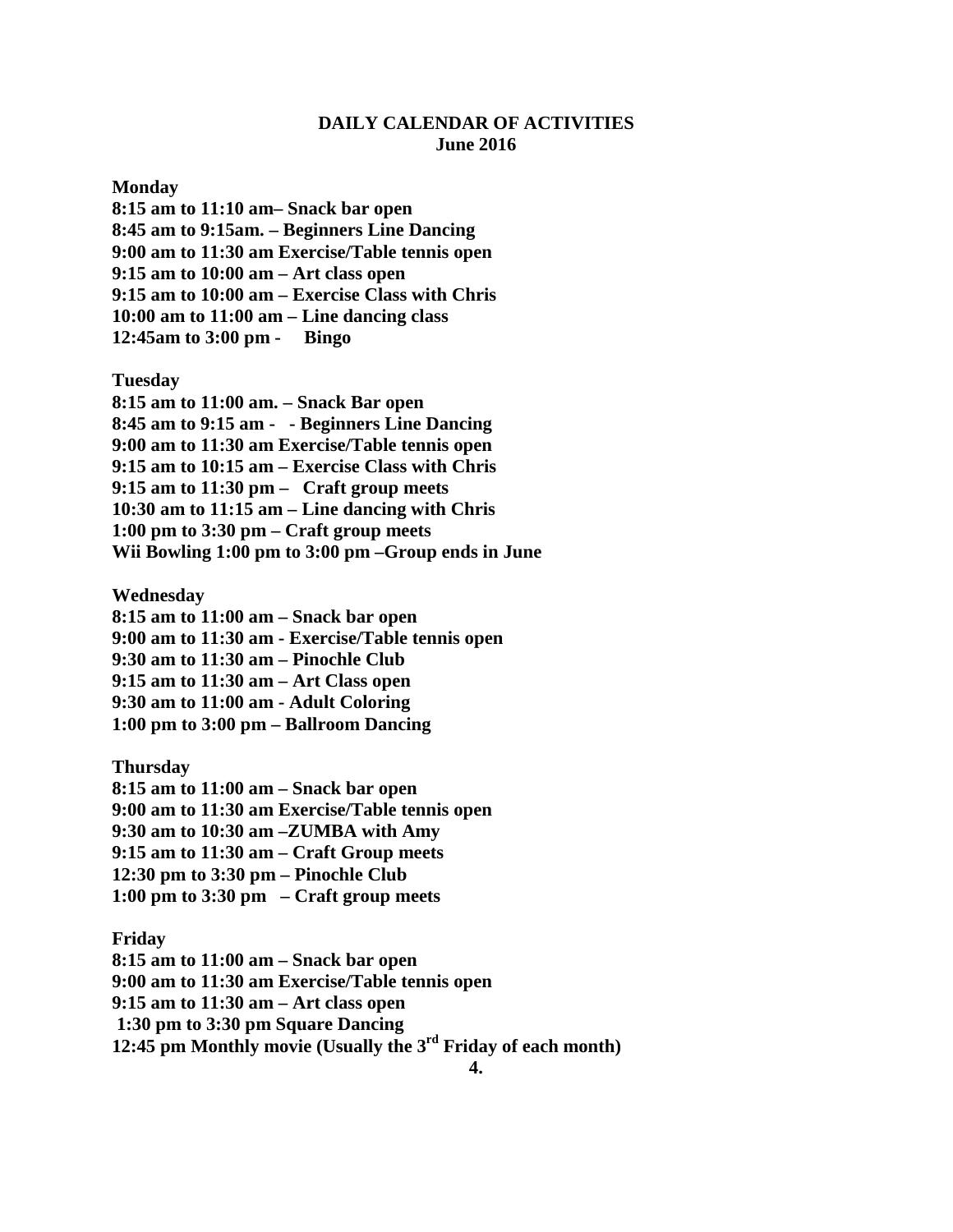### **SERVICES BY APPOINTMENT DIAL-A-RIDE**

**At least a 2-day notice is required for rides to the Senior Center, medical appointments, shopping and other destinations at any time within the month. Call 826-3555 for an appointment. There is a suggested donation of \$1.50 each way.**

**MEDICARE/MEDICAL INSURANCE INFORMATION**

**Persons seeking help in filing Medicare claims or appeals, interpreting medical bills and assistance in making decisions concerning Medicare supplemental insurance can make an appointment with Senior Center Staff by calling the Center at 860 826-3553. Advice on Living Wills and how to deal with advance medical directives is also available.**

## **FROM THE NURSING DESK**

**Summer is upon us and we would like to remind you to use sun screen every time you leave the house. Remember** 

**Use the ABCDE method to remember what to check for:**

**• "A" stands for asymmetrical. Does the mole or spot have an irregular shape with two parts that look very different?**

- **"B" stands for border. Is the border irregular or jagged?**
- **"C" is for color. Is the color uneven?**

**• "D" is for diameter. Is the mole or spot larger than the size of a pea?**

**• "E" is for evolving. Has the mole or spot changed during the past few weeks or months As always if you have any concerns please see your doctor as soon as possible.**

| <b>GOLDEN NOTES SUBSCRIPTIONS</b>                      | <b>DATE</b>         |
|--------------------------------------------------------|---------------------|
| <b>STREET</b>                                          |                     |
|                                                        |                     |
|                                                        | <b>STATE</b><br>ZIP |
| <b>CODE</b>                                            |                     |
|                                                        |                     |
| $#$ and $#$                                            |                     |
| Make checks payable to: NEW BRITAIN SENIOR CENTER      |                     |
| <b>Return to:</b>                                      |                     |
| <b>GOLDEN NOTES</b>                                    |                     |
| <b>New Britain Senior Center</b>                       |                     |
| <b>55 Pearl Street</b>                                 |                     |
| New Britain, CT 06051                                  |                     |
| Annual Fee: \$6.00 non refundable                      |                     |
| Cash Check                                             |                     |
| New Subscription<br><u>New Subscription</u><br>Renewal |                     |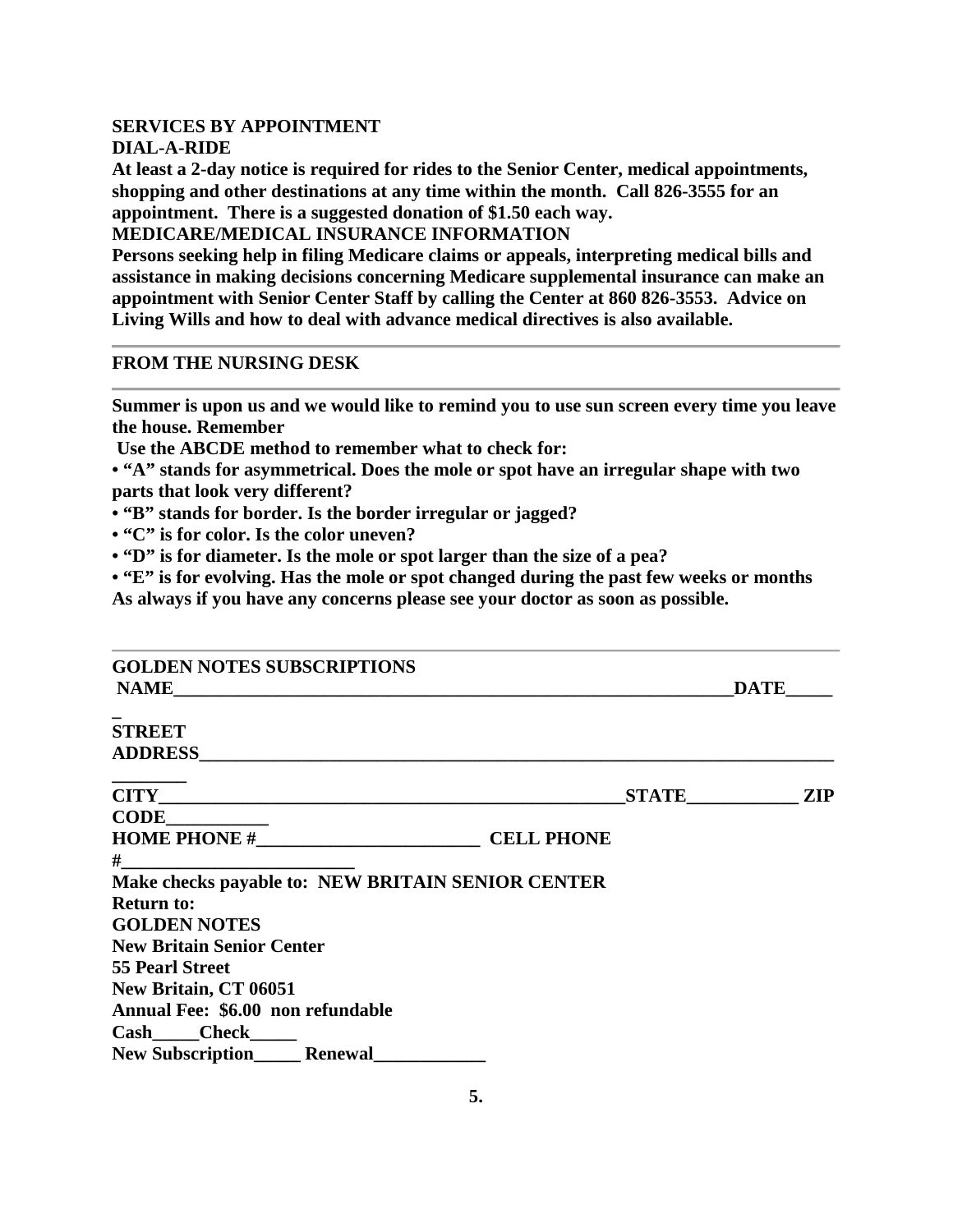# **New Britain Parks, Recreation & Community Services Department**

**Bus Trips**

**2610 - Lobster Bake Trip June 11, 2016 8:00 AM to 8:00 PM \$129.00 pp**

**The famous Gloucester House, in Gloucester MA, is world renowned for its lobster dishes and fresh seafood, which is locally caught in the North Atlantic and prepared to perfection. This season you're invited to join in a delightful dining experience on historic Seven Seas Wharf. This trip includes RT motor coach transportation and a traditional Lobster Back consisting of 1 lobster & ½ chicken or steak, Chowder, corn, potato, and lemonade. Participants will also enjoy leisure time at Bearskin Neck, a small neck of land that just out of the town center into Rockport Harbor. Here you will find quaint little studios, shops and restaurants. Registration deadline 05/06/2016**

Brooklyn Food Tour SHARED TRIP **Saturday, June 18, 2016 Program Content: Take a bite of New York City's hippest borough, from traditional ethnic eateries to culinary hotspots that spark nation dining trends! Learn about the history and evolution of culinary culture in Brooklyn. This trip includes RT motor coach transportation, Brooklyn food tour with a local guide including samples of: Brooklyn pizza at Ignazio's Pizza, chocolate truffles at Jacquest Torres' Chocolate Factory, middle eastern pastry in Carroll Gardens, tacos at Habana Outpost in Forest Green, and a visit to Sahadis, a middle eastern culinary center.**

**Registration deadline 05/13/2016Fee: \$149.00 per person Activity #: 2611-**

**Newport "On Your Own"** SHARED TRIP

**Sunday, June 26, 2016**

**Program Content:**

**Home to spectacular coastal scenery, awe-inspiring architecture, and welcoming hospitality, Newport is considered to be a shining gem in the coastal crown of New England. Trip includes: RT motor coach transportation, leisure time for shopping, lunch or sightseeing. Registration deadline 05/20/2016**

Fee: \$69.00 per person Activity #: 2612-

**THE REGISTRATION DEADLINE FOR SHARED TRIPS**

**IS ONE MONTH PRIOR: Shared bus trips are offered to several communities, exact departure times are dependent upon towns attending. Departure times for most shared bus trips are between 6:00am and 9:00am; Most trips depart from the commuter parking lot across from the New Britain Target store located at 475 Hartford Road, New Britain. Participants are notified via letter of exact departure times/location at least two weeks prior to trip. Participants must be over the age of 18 or accompanied by an adult.**

**Call The Benefits Are Endless....Info Line at**

**(860) 826-3360**